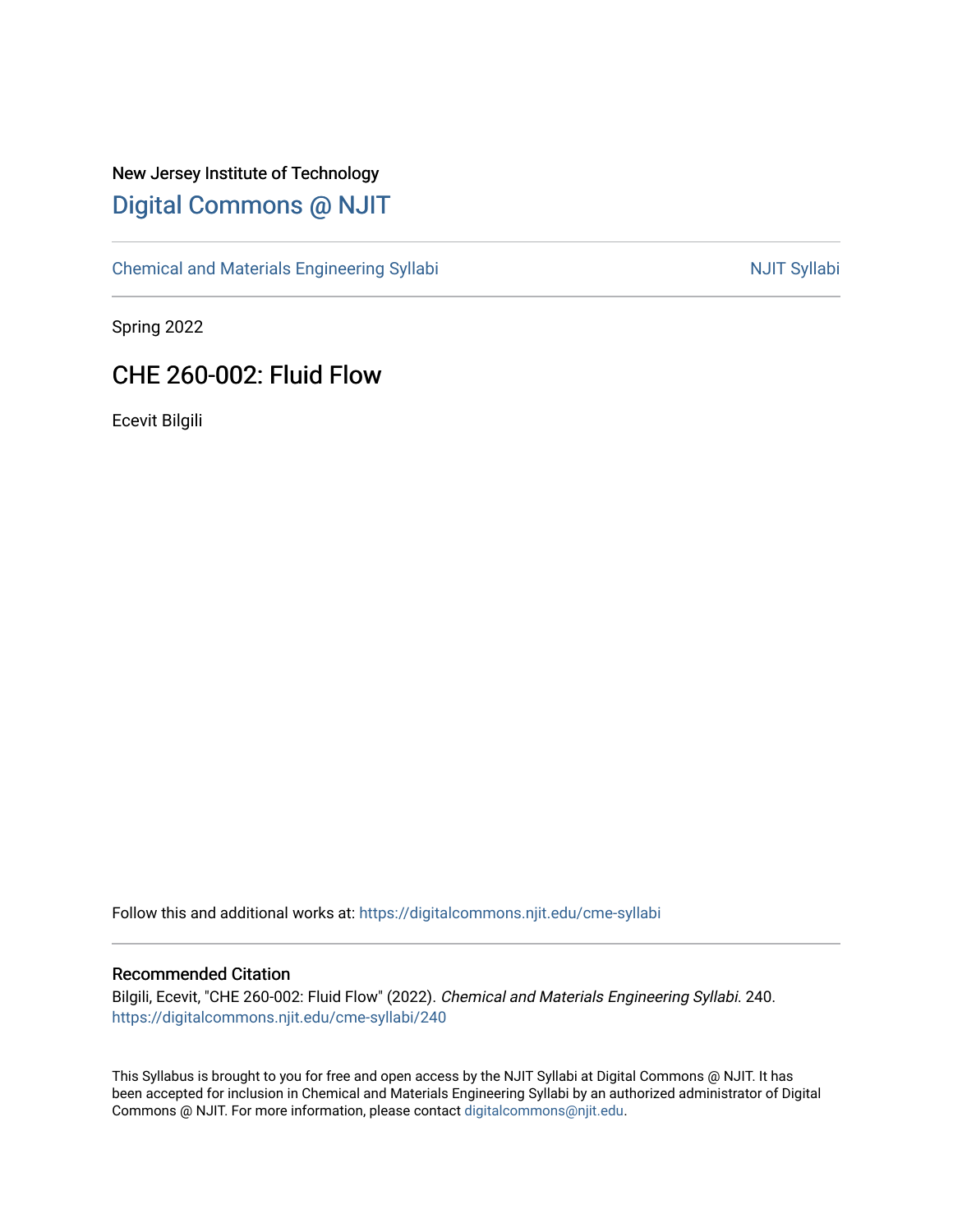#### **ChE260 – Fluid Flow Spring 2022 Otto H. York Department of Chemical and Materials Engineering New Jersey Institute of Technology**

**Instructor:** Dr. Ecevit Bilgili, Professor & Associate Chair for Undergraduate Study **Primary Contact:** Phone: 973.596.2998, E-mail: [bilgece@njit.edu](mailto:bilgece@njit.edu) **Webpage:** <https://people.njit.edu/faculty/bilgece>

#### **Teaching Assistant/Contact:** TBA

**Mode of Teaching:** Face-to-face. Office hours and review sessions are generally conducted synchronously via Webex meetings. Moreover, as part of pandemic mitigation measures, NJIT can convert some lectures (e.g., like the lectures before Jan. 31<sup>st</sup>) to synchronous online mode. For all lectures conducted via synchronous online mode, they will be offered via Webex meetings. The instructor will set up the meetings during regular lecture time slots/days and share the links. All synchronous online lecture materials and video recordings of the lectures/office hours will also be posted in Canvas, NJIT's Learning Management Platform.

**Course Requirements:** The students must have a laptop that has the specifications as stipulated in [https://ist.njit.edu/student-computers-recommended-specs#CME.](https://ist.njit.edu/student-computers-recommended-specs#CME) As some lectures may be taught online and exams may be given online, students must have access to internet with high speed, a laptop/desktop PC with audio/microphone, webcam, and a cell phone.

**Lectures:** Tue. & Th., 10:00-11:20 AM, KUPF 203

**Office Hours:** Wed. 4:15-6:00 PM, Webex. Instructor is available for questions at other times via e-mail. For personal matters, an appointment must be made a week in advance for a Webex meeting, which depends on instructor's availability.

#### **Course Description and Prerequisites**

**ChE260 – Fluid Flow (3;0;0), 3 credits.** This course considers the principles of molecular and turbulent transport of momentum, particularly as they apply to pressure drop calculations in piping systems, packed columns, and other flow devices. Flow around submerged objects is also considered.

**Prerequisites/Corequisites by Course:** ChE 230 (prerequisite) as well as ChE 240 and Math 222 (corequisites). The student must satisfy the pre/corequisites for each course before registering. Please consult with your undergraduate adviser if you have any questions.

**Prerequisites/Corequisites by Topic:** Calculus (prerequisite), Material Balances (prerequisite), Thermodynamics (prerequisite), Energy Balances (corequisite), Differential equations (corequisite).

#### **Course Objectives**

- 1. Provide students with the knowledge and fundamentals of fluid mechanics as well as the tools/skills needed to design complex flow systems, including packed and fluidized beds
- 2. Develop skills in representing complex fluid phenomena via mathematical models and apply these models to solve engineering problems
- 3. Develop an awareness of the impact of processes-products on society, environment, economics, etc. and relate this impact to fluid mechanics

### **Learning Materials/Tools**

**Textbooks:** Required: Transport Processes and Separation Process Principles, 5th Edition, by C. Geankoplis, A. Hersel, D. Lepek, ISBN-13: 978-0134181028, **Critical Note: Only**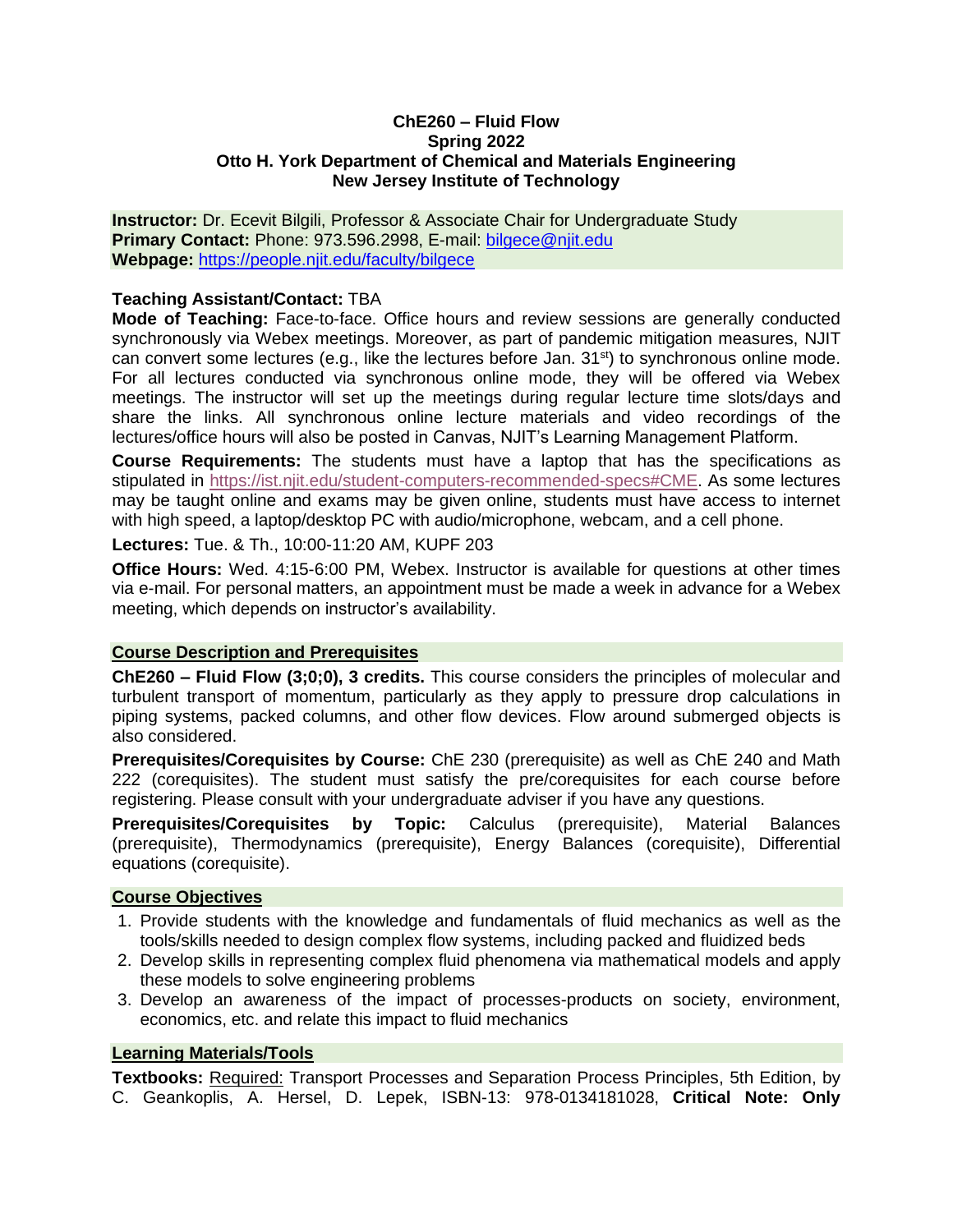### **hard/softcover; e-version is NOT acceptable.**

Strongly Recommended: Schaum's Mathematical Handbook of Formulas and Tables, M.R. Spiegel (with J. Liu), 3<sup>rd</sup> Ed., McGraw-Hill. Newer editions/other co-authors are acceptable.

**Other Learning Materials:** Instructor's online class notes give a summary of the material and have been posted on the Canvas course webpage. Please print them and bring them along with your book and calculator before coming to each lecture. You will take additional notes on them during the lectures. You are responsible for all the materials covered in the class, posted notes, and posted videos (e.g., recordings of the office hours & any online lectures posted in Canvas).

**Required Software:** MS Office, Matlab, Adobe Reader. All software can be downloaded from NJIT IST webpage. Student Mall labs and CME department PC lab have the software. Students have already access/accounts in Webex and Canvas. If you do not have access, please contact NJIT Help Desk as soon as possible.

**Calculator:** A high-end calculator TI-83, TI-84, or TI-84-SE is required. In general, all students are asked to refer to user manual and web resources for their calculators. The instructor will give support for the above models only. You may use other calculator models, but the instructor will only direct you to online resources and you must learn how to use them on your own.

## **Course Outline**

| <b>Week</b>     | <b>Topic</b>                                                                                                                                                                                                                     |  |  |
|-----------------|----------------------------------------------------------------------------------------------------------------------------------------------------------------------------------------------------------------------------------|--|--|
| 1               | Introduction, Fluids, Fluid Statics, Pressure, Differential (Shell) Momentum Balance<br>on Static Fluids, Manometry, Head (G-Ch. 2 & IDN)                                                                                        |  |  |
| 2               | Molecular Transport, Newton's Law of Viscosity, Shear Viscosity, Non-Newtonian<br>Fluids, Gradients, Introduction to Laminar and Turbulent Flow, Reynolds Number (G-<br>Ch. 3, Ch. 9.1, & IDN)                                   |  |  |
| $3 - 4$         | Macroscopic Mass-Energy Balances, Continuity Equation, Mechanical Energy<br>Balance, Bernoulli equation, Friction Losses in Mechanical Energy Balance (G-Ch.<br>4.1, 4.2, & IDN)                                                 |  |  |
|                 | Exam#1                                                                                                                                                                                                                           |  |  |
| 5               | Momentum Balance in Cylindrical Shell, Hagen-Poiseulle Equation, Momentum<br>Balance in Falling Film, Navier-Stokes Equation, Velocity Distribution in Laminar and<br>Turbulent Flow, Entry Length (G-Ch. 4.4, Ch. 8, & IDN)     |  |  |
| $6 - 8$         | Design Equations for Laminar and Turbulent Flow in Pipes, Friction Factor,<br>Mechanical Energy Losses in Pipes and Fittings, Compressible Flow of Gases, Flow<br>in Open Channels and Non-Circular Conduits (G-5.1, 5.2, & IDN) |  |  |
|                 | Exam #2                                                                                                                                                                                                                          |  |  |
| 9               | Pumps and Compressors (G-7.1 & IDN)                                                                                                                                                                                              |  |  |
| 10              | Measurement of Flow, Venturi, Orifices, Pitot Tube (G-5.3 & IDN)                                                                                                                                                                 |  |  |
| 11              | Macroscopic Momentum Balance, Forces on Pipes (G-4.3 & IDN)                                                                                                                                                                      |  |  |
| 12 <sup>2</sup> | Flow Past Immersed Objects (G-6.1 & IDN) and Boundary Layer Flow (G-11.1 & IDN)                                                                                                                                                  |  |  |
| 13              | Flow in Packed Beds (G-6.2 & IDN) and Fluidized Beds (G-6.3 & IDN)                                                                                                                                                               |  |  |
|                 | <b>Final Exam</b>                                                                                                                                                                                                                |  |  |
|                 | G: Geankoplis, IDN: Instructor developed notes available on Canvas course page.                                                                                                                                                  |  |  |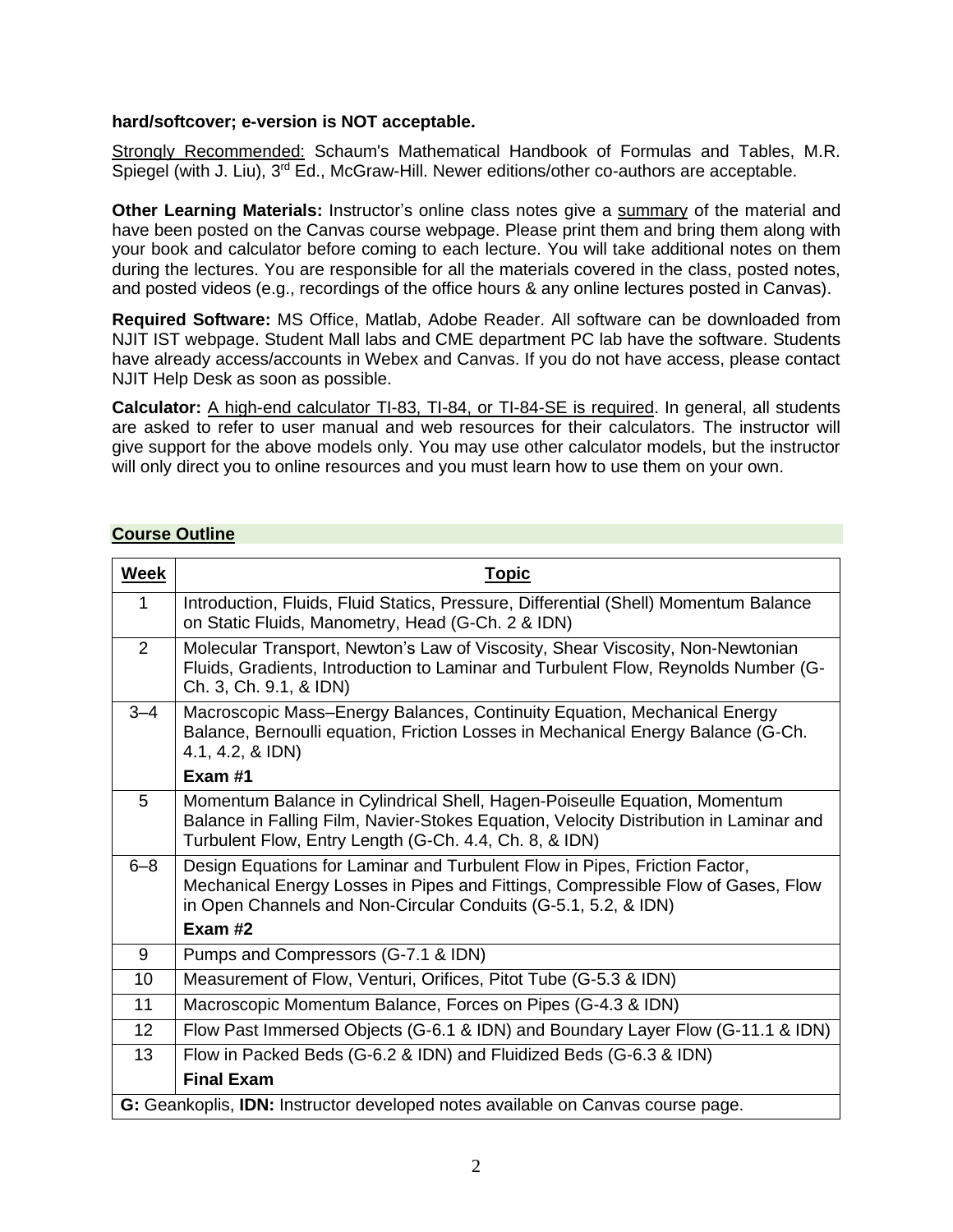#### **Assessment/Grading**

**Exam #1: 20%; Exam #2: 20%; Final Exam: 25%; Group Project: 20%, Quiz/HW: 15% Quiz/HW Assignments:** A quiz has twice the weighting of a HW. Once assigned (announced in class and/or via Canvas), a HW is due the following week during class time, unless otherwise indicated. You can ask HW related questions as well as any questions regarding the class material and project during the office hours or by sending e-mails directly to the instructor.

Your performance will be evaluated on an absolute scale and not relative to the performance of other students in the class. Final letter grades will be awarded based on your weighted composite average score (see weighting above) and a table of composite score vs. letter grade (see below). Attendance may affect your final grade, as described under Policies/Norms.

| <b>Score</b> | Grade |
|--------------|-------|
| $90 - 100$   | А     |
| $81 - 89.9$  | B+    |
| $73 - 80.9$  | в     |
| $67 - 72.9$  | C+    |
| $61 - 66.9$  | C     |
| $55 - 60.9$  | D     |
| $54.9$       | F     |

### **Important Dates (\*\*\*Please mark on your calendar, see Timetable document for details\*\*\*)**

**Exam # 1** — Feb. 15; **Exam # 2** — Mar. 29, **Final Exam** — May 06-12, Day TBD by registrar **Project Report Due** — Apr. 28 (Class Time) (see Project Description document for details) **Cancelled Lectures** — Mar. 15 & 17 (Spring Recess)

**Make-up** for snow-related cancellations will be held during regular lecture hours, but via Webex. The instructor will send the Webex link prior to the class.

**Last Day to Withdraw** — Apr. 04 (M), no special permission to withdraw thereafter.

**Tentative Review Session** — May 05 (Th.), 10:00-11:30 AM, Webex

**Reading Days** — May 04-05

#### **Academic Integrity**

*Academic integrity/honesty is of paramount importance. The NJIT Honor Code will be upheld. Violations will be brought to the immediate attention of the Dean of Students (DofS). This professor takes academic integrity very seriously. He has taken many cheating cases to the DofS, and the students have been penalized for cheating.*

#### **Special Accommodations**

*If you need accommodations due to a disability, please contact Chantonette Lyles, Associate Director of The Office of Accessibility Resources and Services, Fenster Hall Room 260 to discuss your specific needs.*

*Contact Dean of Students (DofS) and provide evidence for any extenuating circumstance regarding absence from an exam, accessibility issues regarding remote learning, etc. While the instructor should be informed by you, the instructor must also receive email from the DofS before making a decision.*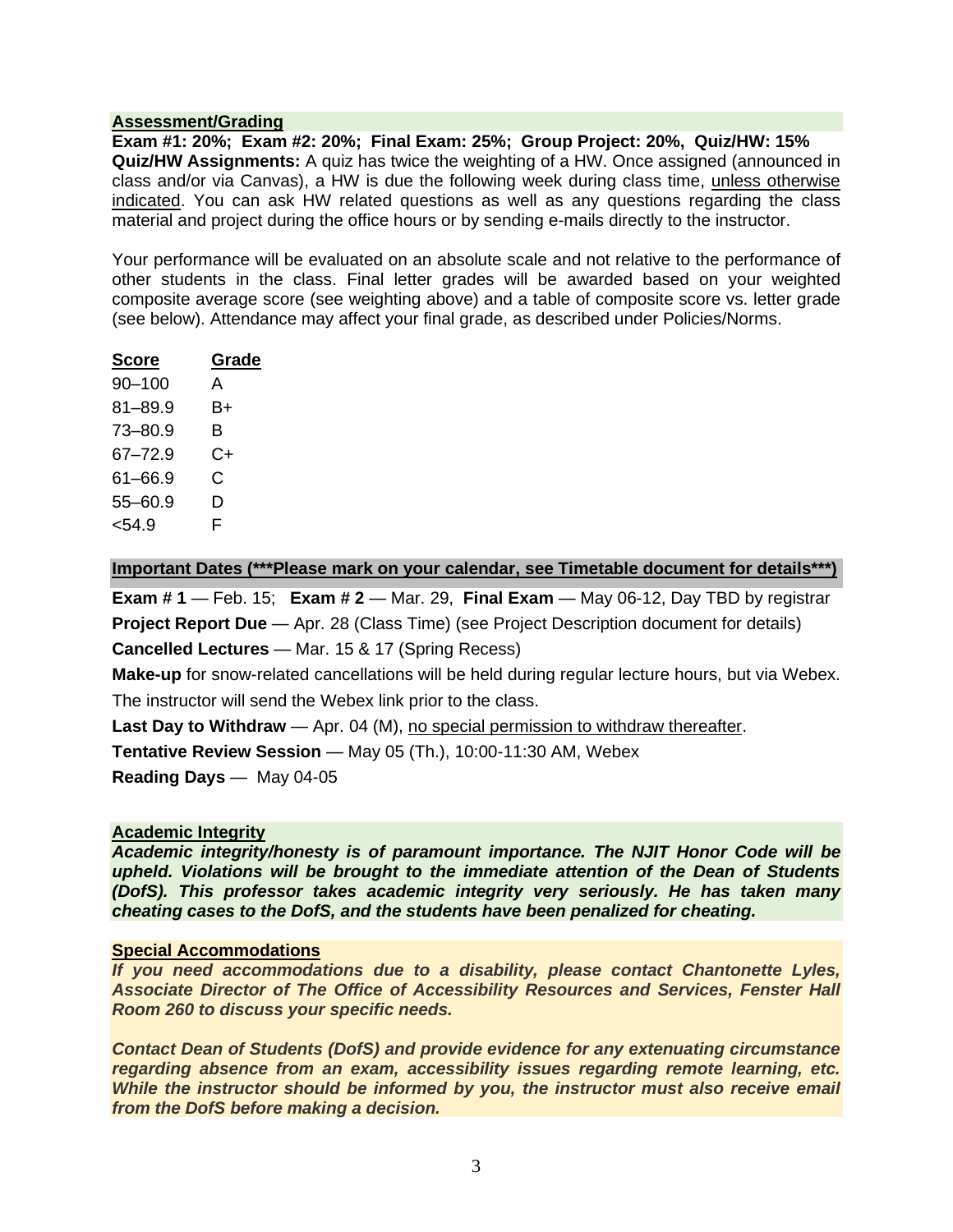## **Specific Goals for the Course**

The student will be able to

- 1. define classes of fluids and bring examples of them
- 2. work with the units of fluid dynamics variables and convert between different unit systems
- 3. formulate and solve general fluid static/manometry problems using momentum balance
- 4. define viscosity, formulate and solve simple viscosity problems
- 5. classify different types of fluids based on their rheological behavior
- 6. explain laminar and turbulent flows and calculate Reynolds Number
- 7. formulate and solve overall mass and mechanical energy balance equations for selected fluid dynamic systems
- 8. formulate shell mass and momentum differential equations for the selected fluid dynamic system
- 9. formulate and solve the continuity and momentum differential equation mathematically
- 10. predict mechanical friction losses based on correlations for different components of pipe systems
- 11. formulate and solve overall mass and mechanical energy balance equations for flow in pipe systems
- 12. describe different types of fluid moving devices and their characteristics
- 13. size (design) a pump based on the use of overall mass and mechanical energy balance equations for flow in pipe systems
- 14. describe different types of flow measurement devices
- 15. formulate and solve overall mass and mechanical energy balance equations for different flow measurement devices
- 16. formulate and solve overall mass and mechanical energy balance equations for flow past immersed objects
- 17. formulate and solve overall mass and mechanical energy balance equations for flow in packed beds
- 18. solve equations numerically using appropriate software and writing appropriate code
- 19. write an effective 6-page report including figures and references, describe, analyze, and discuss a technology/process that potentially had an impact in terms of global, economic, environmental, and societal contexts either positively or negatively or both, and speculate on ways that negative results might have been avoided, while clearly explaining how the impact specifically relates to the concepts/equations/approaches of fluid statics and fluid flow or rheology of the fluids, suspensions, etc.

# **This course explicitly addresses the following student outcomes: 1, 3, 4, 7**

# **Policies, Rules, and Expectations during the Lectures/Course**

- You are strongly recommended to attend ALL webex lectures and office hours. Since the lectures cover many abstract/complex concepts and calculations, even missing a single lecture would cause you to spend enormous time to recover. In this course, there has been a significant **correlation between absenteeism and non-satisfactory performance: W-F-D grades.**
- Please be present before the lecture starts or at least ON TIME. Under no circumstances, you should distract your peers and the instructor.
- You are responsible for all information given in lectures (oral, written or handouts, posted notes, audiovisual materials), whether you are present or not during the lectures.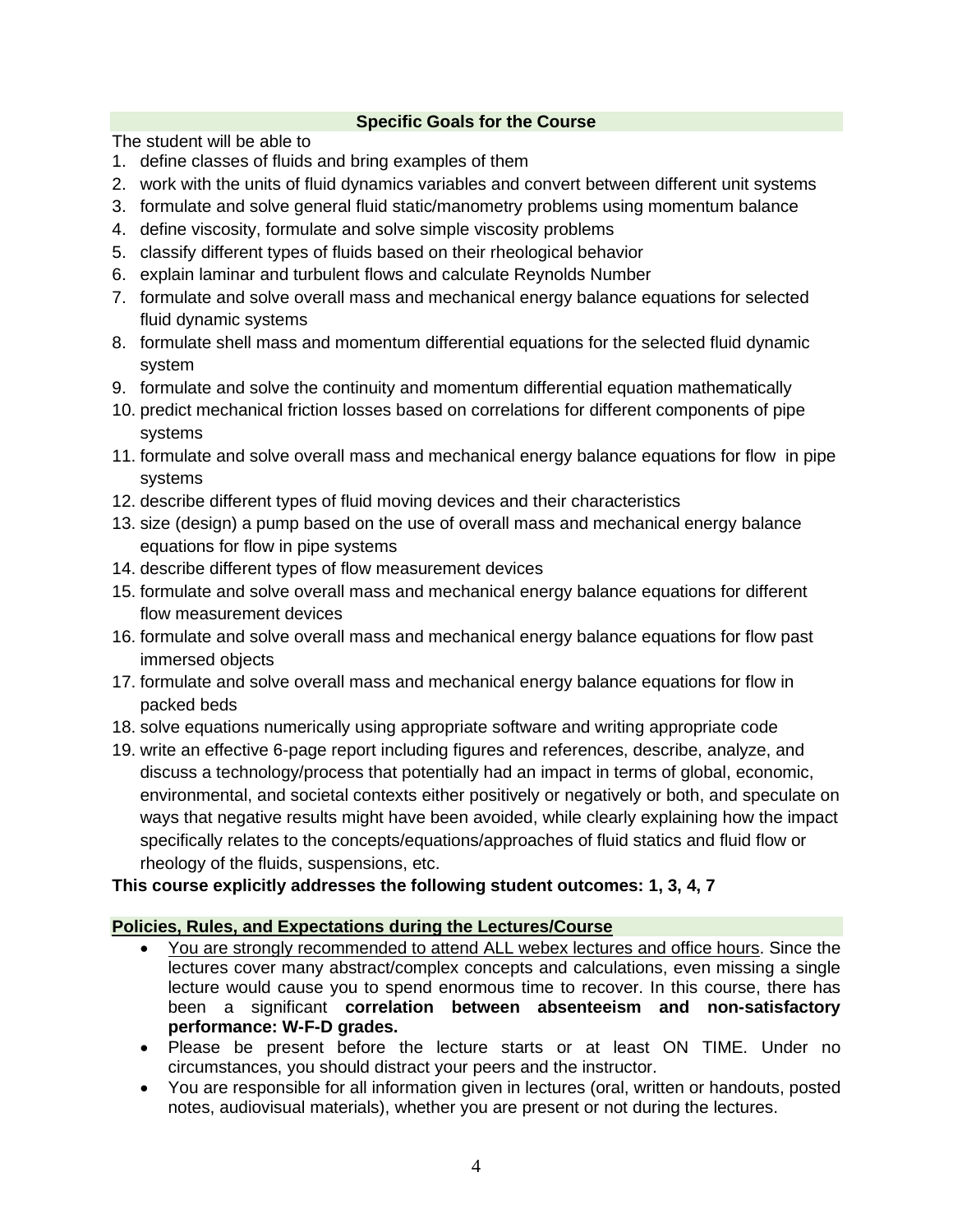- As per ChE department policy, no internet-enabled devices including cell phone/laptop are allowed in class except for synchronous online lectures! No video/audio recording and no eating any time during the lecture. Laptops will only be used when instructed so for few lectures (to be announced).
- Make sure to pair with other students to join in-class group activities (few minutes each). You are expected to participate when asked by the instructor.
- You are expected to behave, communicate, and interact with the instructor and peers with respect and dignity as a candidate, professional chemical engineer.
- **Expectations:** ATTEND all lectures, ASK questions, PARTICIPATE in group activities, SHOW UP during official office hours, DO homework, REVIEW/WORK ON/SOLVE the material of the previous lecture before next class. You are expected to READ the class/posted notes and covered sections of Geankoplis, WATCH the webex videos, BRING the printed notes to class along with the calculator, and TAKE additional notes during the lectures. The posted notes are summary, and are not meant to be complete.
- For success, you have to WORK OUT all derivations and examples in the notes/in-class examples on your own after each lecture. In case of questions, please see the instructor during Office Hours or pose questions in the class. Do not delay this to the exam week.

# **Rules, Policies and Expectations about Course Materials, E-mails & Office Hours**

- The instructor highly encourages all students to show up during the official office hours. You may attend the office hours individually or together with your study and project groups. You must make your best attempt to meet the instructor during these hours.
- Course notes, HW assignment, HW solutions, etc. have been (will be) posted on the Canvas course webpage. Critical announcements will be made through that system as well. You are required to visit the website on a daily basis to get recent homework assignments/solutions and other relevant announcements. You are expected to bring the relevant notes, the book, and calculator to the class and to take additional supplementary notes in the class.
- E-mail is usually intended for quick questions, not for asking about the whole solution of complex problems. You are first encouraged to check Canvas for information. Then, you should discuss the problems among your peers or study group. In the end, you are welcome to use the Office Hours fully. It is best for students to engage with the instructor during the Office Hours and use e-mail for clarifying questions.
- The instructor reserves the right not to respond to e-mails. Improperly written e-mails with lax attitude will not be replied. If e-mailed questions require more than 5-10 min to respond, students may be asked to contact the instructor during the office hours. Sometimes, instructor will share student questions with the whole class, keeping the anonymity of the student intact. This will help all class to benefit from such inquiries.
- Instructor-originated information is communicated via e-mail or posted on Canvas (check daily). **You are recommended to print and/or store all e-mails sent by the instructor in a separate CHE260 folder.**

# **Policies & Expectations about Grades/Exams & Specific Instructions for In-Class Exams**

- A letter grade is based on the weighted average score and a table of average scoreletter grade categories. Letter grade will be assigned automatically by an Excel code (no emotions attached). The assigned letter grade is FINAL without subject to negotiation!
- You must plan, study hard and do well in exams/HW/project if you want to get a good grade in this course. Instructor will NOT change letter grades to accommodate any special circumstances of students. The student will get the letter grade he/she/they deserve.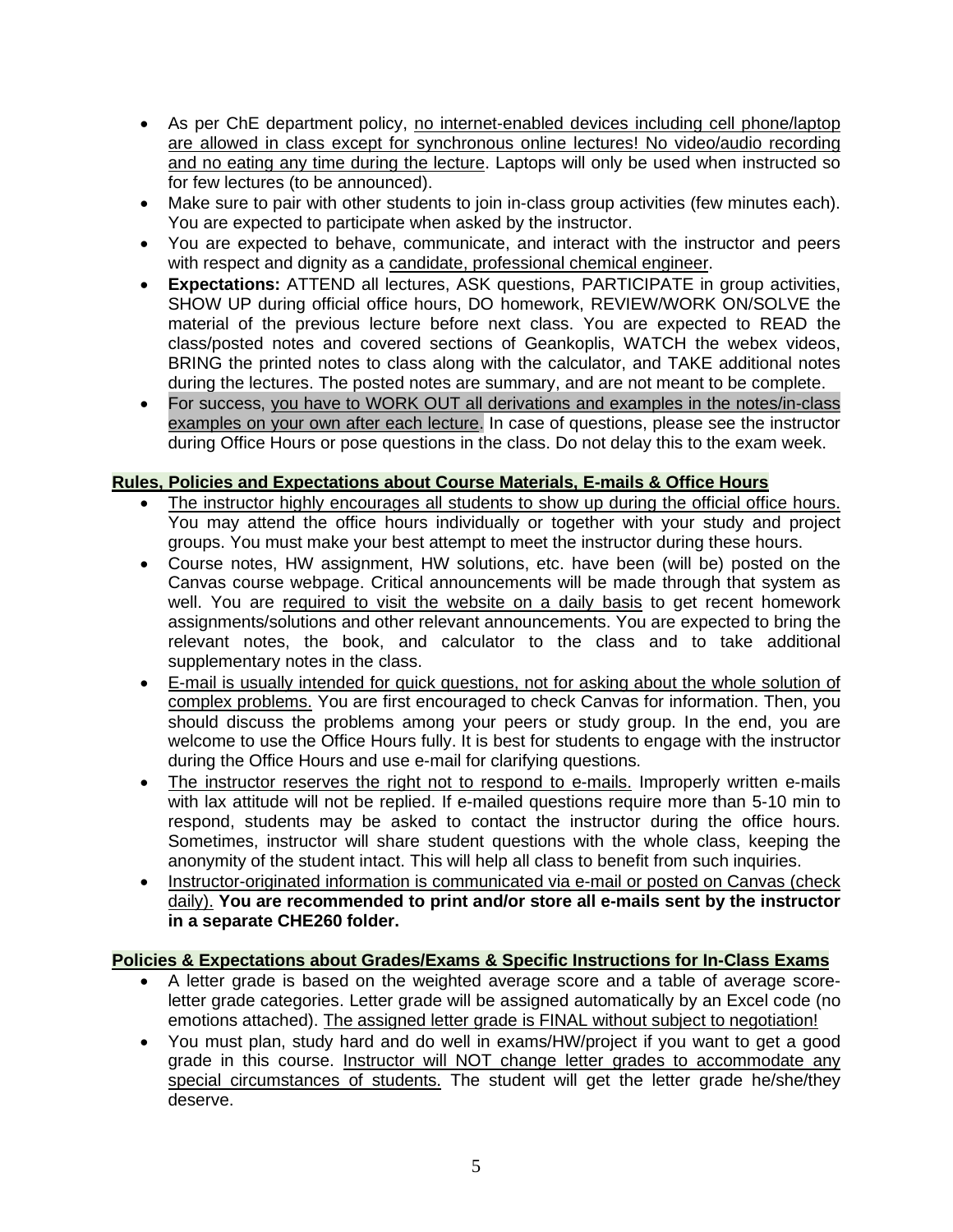- You can dispute the exam scores within a week following the announcement of the score. You cannot dispute your prior exams or HWs after one week or at the end of the semester! After first review of the dispute, if the score is not modified, but the student is unconvinced and asks for an additional review, then the student assumes the possibility of instructor reviewing the whole exam paper and removing as well as giving points.
- You may be asked to return your graded exam papers within a week for the sake of a department-wide course assessment initiative.
- No extra credit will be allowed (no need to ask) under any circumstances. Group project is meant to give you the opportunity to raise your letter grade; use it well.
- Exams are open HARDCOPY notes-textbook. ELECTRONIC SOURCES ARE NOT ALLOWED. You are required to bring notes, the required/recommended textbooks along with your calculator.
- Use of cell phone, smart watch, laptop, or similar in in-class exams/quizzes is considered "cheating".
- You have to write legibly while showing all work; otherwise, loss of points is likely. If two solutions are given for a problem including the correct and incorrect ones, you may be assigned 0 points. You are required to erase or cross out the incorrect solution.
- Students get 0 for no-show to exams. Make-up exams (**no make-up quizzes**) may only be given under extreme circumstances (e.g., major close-family emergency, serious accident or acute medical problem) at the sole discretion of the instructor. Students bear the responsibility of due proof and documentation to the Dean of Students. It is the student's responsibility to inform the instructor and Dean of Students ASAP.
- Read the Study Guide to be posted before each exam and attend the Review Session (if there is one). Some exam questions can be of multiple-choice type or of assay type requiring verbal explanations, while most others will be derivation type with symbolic manipulation and pure calculation type requiring calculators.
- Show all work, otherwise no partial credit means you cannot simply skip fundamental equations and important intermediate steps during a calculation/derivation. You may lose significant points even if the final answer is correct.
- Read the posting in Canvas titled "Professor, why do I lose points in exams?" before exams to learn about potential sources of errors/mistakes students commonly make and how to avoid them.
- There will be no tolerance for unit conversion and calculation mistakes; you will lose significant points.

# **Specific Rules Governing Online Exams/Quizzes**

**These rules specifically apply to online exams and quizzes conducted via Webex– Canvas.** They are generally applicable and subject to change for a specific exam/quiz in view of the needs of the instructor to ensure that potential misconduct is prevented. Hence, the rules below are general, and additional more stringent rules may be imposed during the proctoring of a specific exam/quiz, which will be announced to the students.

1. Please sign in Webex, turn webcam/camera on, and mute so that you start the exam at the designated time promptly. Make sure you open Canvas/Quizzes window on your PC/laptop.

2. The webcam/camera must show your desk and papers and the upper half of your body. Your cell phone must be positioned to capture a video of your screen for each question. So, please optimize the position of the webcam/camera and cell phone before the exam/quiz starts. **You are required to submit the video of your PC/laptop monitor for each question WITHIN 15 MIN at the conclusion of the exam via email to the instructor (bilgece@njit.edu).**

3. Put all materials needed (notes, books, calculator, cell phone, water, etc.) on the desk and visit the restroom before the exam as leaving your desk during the exam is considered cheating.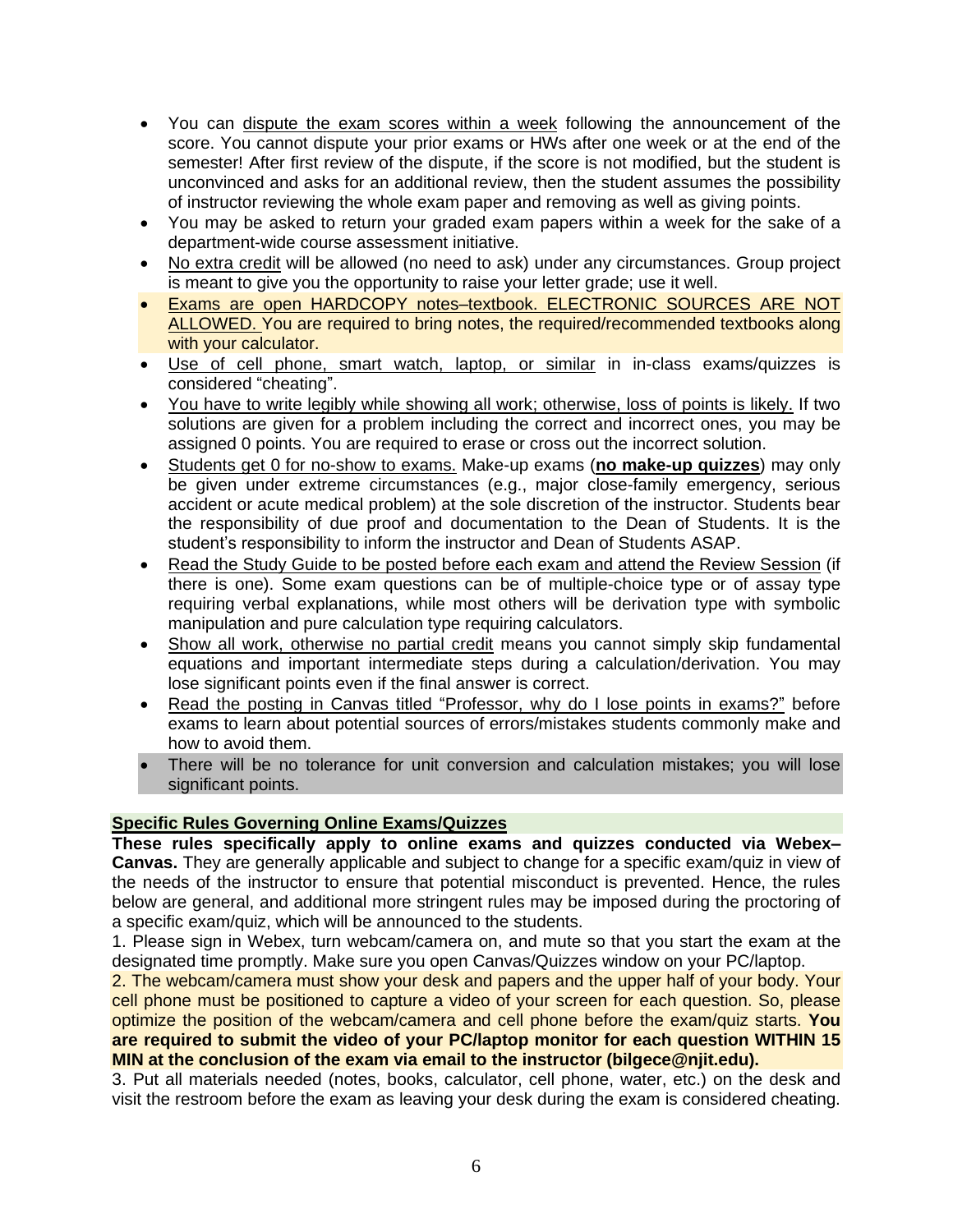If you have any medical condition that requires a visit to the restroom during the exam, please inform the instructor before the exam indicating the medical situation.

4. If you have questions during the exam, please use chat functionality in Webex and address it to the instructor, not to the whole class. If you chat with any other student, this will be considered cheating. If the question pertains to the whole class, instructor will respond to everybody in chat or by voice.

5. Make sure your webcam remains turned on during the whole exam; do NOT turn it off!

6. The submission of your exam papers to Canvas starts with generation of a PDF file of your answer to an exam question through its upload to/submit via the Quiz question page of Canvas. Please make sure you write your name on all answer sheets and put page numbers. Also, when you download the pdf from your email account to your laptop/pc, please click on the file name and change the name of the pdf file from what CamScanner app generates to Lastname Midterm Q1, e.g. Then, submit the renamed pdf file to Canvas.

**7. The use of cell phone is reserved for recording a video of your monitor and scanning your solution (PDF file) within the last 5 min of each question period. The use of laptop/pc is reserved for using Webex/webcam, reading the question on Canvas, and uploading your solution in PDF to Canvas (last 5 min only). Student's use of cell phone/PC/laptop beyond the above manner and other than the last 5 min of upload time will be flagged for misconduct investigation.**

8. If you finish a question early, please go over the solution because there are many potential mistakes you may have made or you should check the satisfaction of initial/boundary conditions and dimensional homogeneity. Toward the last 5 minutes of time allotted for each question, just spend the time for submission. There will be NO EXCUSE and the student will get 0 score if he/she cannot submit the solution PDF via CanvasQuiz during the allotted time for each question. Please use the allotted time for each question wisely, watch the time counter in Canvas and allow for 5 min for upload.

9. If your PC/laptop web connection is slow and you had connection problems in the past, go to campus and use designated areas in the campus for taking the exam online. There is no excuse for connection problems. Only for truly extenuating circumstances, please send the PDF of your solution to my email [\(bilgece@njit.edu\)](mailto:bilgece@njit.edu), not to Canvas, directly within the time allotted. You will be asked to explain the situation. At his own discretion, the instructor may not accept student's submission and assign 0 score or ask student to retake another exam with different questions.

#### **CRITICAL NOTES TO STUDENTS FOR ONLINE EXAMS**

1. **Do NOT use scrap paper.** Write directly on the answer sheet that you plan to scan and submit. Your scanned papers will be used for grading, not your scrap papers. Please put your name and page number on each answer sheet; scan them in the right order.

2. **SHOW ALL WORK, do not skip anything!!!** Write down all fundamental equations and show all intermediate steps of your derivation. You will lose a lot of points if your equations/intermediate steps are missing. **You will get minimal score for each step whether your answer is correct or not if steps leading to the answer are missing.**

**3. If the intermediate steps are missing or worse incorrect, yet your final answer is correct, first you will get minimal partial scores, close to 0 points per step, and additionally your paper will be flagged for misconduct investigation.**

**4. You must send full videos (for each question) of your laptop/PC screen after the exam. You will receive 0 otherwise. The videos serve your proof that you have not used your laptop/PC for anything other than reading the question and submitting the solution PDF.**

**STUDENTS ACCEPT FULL RESPONSIBILITY FOR 0 EXAM SCORE FOR THEIR FAILURE TO FOLLOW ANY OF THE ABOVE INSTRUCTIONS.**